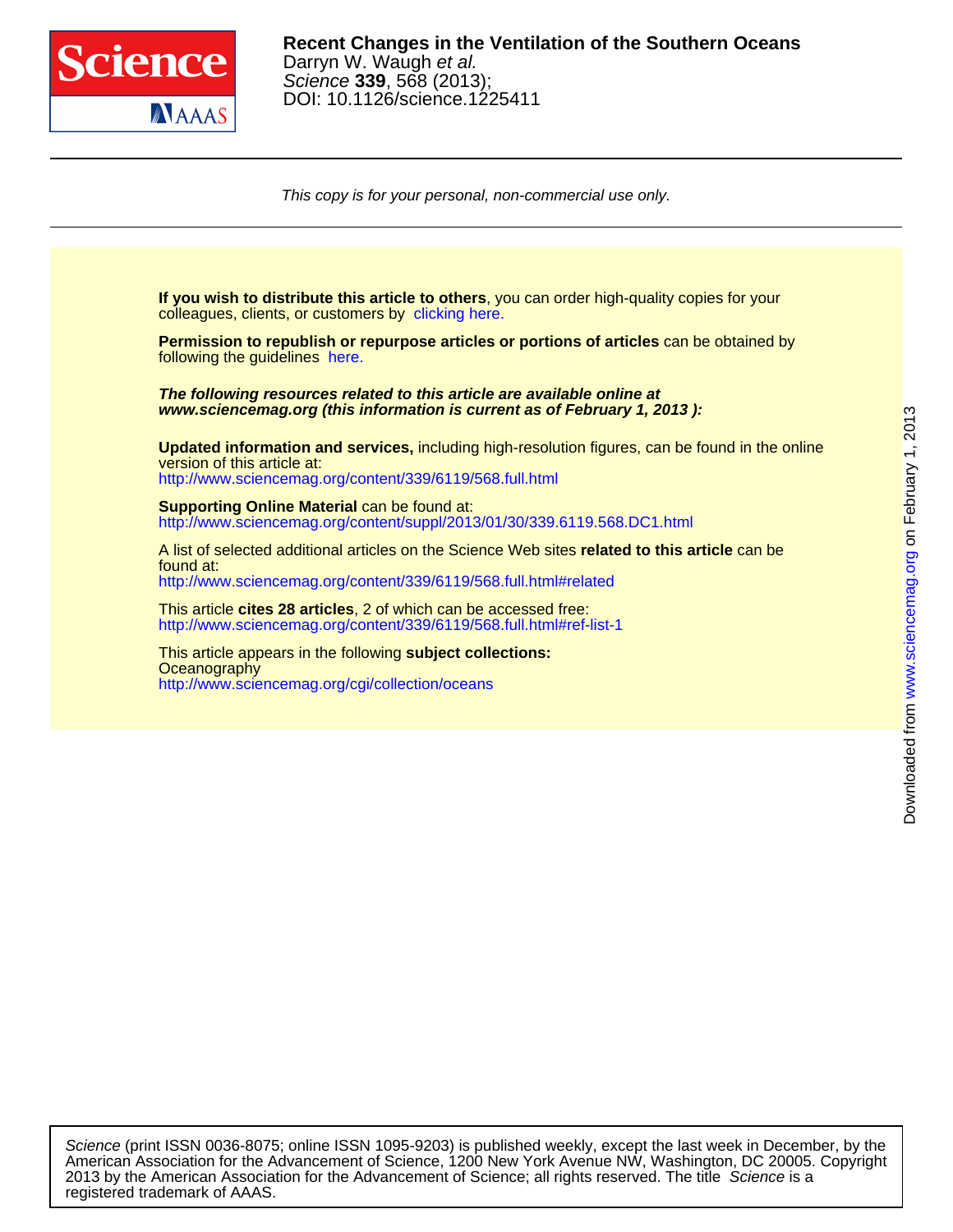## **Recent Changes in the Ventilation of the Southern Oceans**

Darryn W. Waugh,<sup>1</sup>\* Francois Primeau,<sup>2</sup> Tim DeVries,<sup>3</sup> Mark Holzer<sup>4</sup>

Surface westerly winds in the Southern Hemisphere have intensified over the past few decades, primarily in response to the formation of the Antarctic ozone hole, and there is intense debate on the impact of this on the ocean*'*s circulation and uptake and redistribution of atmospheric gases. We used measurements of chlorofluorocarbon-12 (CFC-12) made in the southern oceans in the early 1990s and mid- to late 2000s to examine changes in ocean ventilation. Our analysis of the CFC-12 data reveals a decrease in the age of subtropical subantarctic mode waters and an increase in the age of circumpolar deep waters, suggesting that the formation of the Antarctic ozone hole has caused large-scale coherent changes in the ventilation of the southern oceans.

the transport of surface waters into the interior ("ventilation") of the southern oceans plays an important role in global climate and the cycling of carbon, oxygen, and nutrients in the oceans  $(1-3)$ . Over the past few decades, the southern oceans have warmed at roughly twice the rate of the global mean ocean  $(1)$ , and around 40% of the anthropogenic carbon in the oceans entered south of 40°S (4). Southern ocean

\*To whom correspondence should be addressed. E-mail: waugh@jhu.edu

ventilation is driven primarily by the westerly winds (5), which have strengthened and shifted poleward over recent decades, primarily as a consequence of Antarctic stratospheric ozone depletion (6). Modeling studies suggest that this has caused changes in the ocean's overturning circulation  $(7-9)$ , and carbon uptake  $(10, 11)$ . However, the sensitivity of the southern ocean circulation and ventilation to decadal changes in wind stresses is under debate  $(12-14)$ .

Information on ventilation rates can be obtained from measurements of chlorofluorocarbons (CFCs). These compounds are conserved within the oceans, and their atmospheric concentrations have increased rapidly from when they were first produced in the 1930s until the mid-1990s (fig. S1). Because of this time dependence, CFC measurements can provide constraints on the rates and pathways of ocean transport  $(15, 16)$ . We used CFC-12 measurements made along several sections in the southern oceans in the early 1990s as part of the World Ocean Circulation Experiment (WOCE) and resampled in mid- to late 2000s as part of the Climate Variability and Predictability (CLIVAR) and  $CO<sub>2</sub>$  repeat hydrography program (supplementary materials) to examine changes in the ventilation of the southern oceans over the past two decades.

The measurements during WOCE show largest  $p$ CFC-12 at the surface, with values decreasing with depth along isopycnals (e.g., Fig. 1A). [We express the measurements as the partial pressure of CFC-12 ( $p$ CFC-12), defined as the seawater concentration divided by the solubility (16). This enables direct comparison with the atmospheric history of CFC-12.] The repeat occupations 14 to 16 years later show large increases in  $p$ CFC-12 in the subtropical thermocline ( $\sim$ 25° to 45°S, 200 to 1000 m), which correspond to the waters formed by the transport of surface waters along surfaces of constant density (e.g., Fig. 1B). In contrast, very small changes in  $p$ CFC-12 are observed in polar waters  $(\sim 50^{\circ}$  to  $60^{\circ}$ S, 200 to 1000 m), where deep water upwells. Figure 1 shows pCFC-12 changes for a section in the South Pacific (P16, see Fig. 2A), but similar changes in pCFC-12 are observed for other South Pacific sections and for sections in the southern Indian and Atlantic Oceans (16).

Increases in oceanic CFC-12 from the early 1990s to the late 2000s are expected as a consequence of the increasing atmospheric CFC-12 concentrations. To determine whether these changes in CFC-12 imply a temporal change in transport, it is necessary to take into account the nonlinear



Fig. 1. Depth-latitude cross sections for WOCE P16 section (~150°W; see Fig. 2A): (A) observed pCFC-12 in 1991. Changes in pCFC-12 between 1991 and 2005 for (B) observations, (C) TTD model, and (D) assimilated model. Contours show potential density referenced to the sea surface  $\sigma_0$  (kg/m<sup>3</sup>). ppt, parts per thousand.

<sup>&</sup>lt;sup>1</sup>Department of Earth and Planetary Sciences, Johns Hopkins University, Baltimore, MD 21218, USA. <sup>2</sup> Department of Earth System Science, University of California, Irvine, CA 92697, USA. <sup>3</sup> Department of Atmospheric and Oceanic Sciences, University of California, Los Angeles, CA 90095, USA. <sup>4</sup>School of Mathematics and Statistics, University of New South Wales, Sydney, Australia and Department of Applied Physics and Applied Mathematics, Columbia University, New York, NY 10027, USA.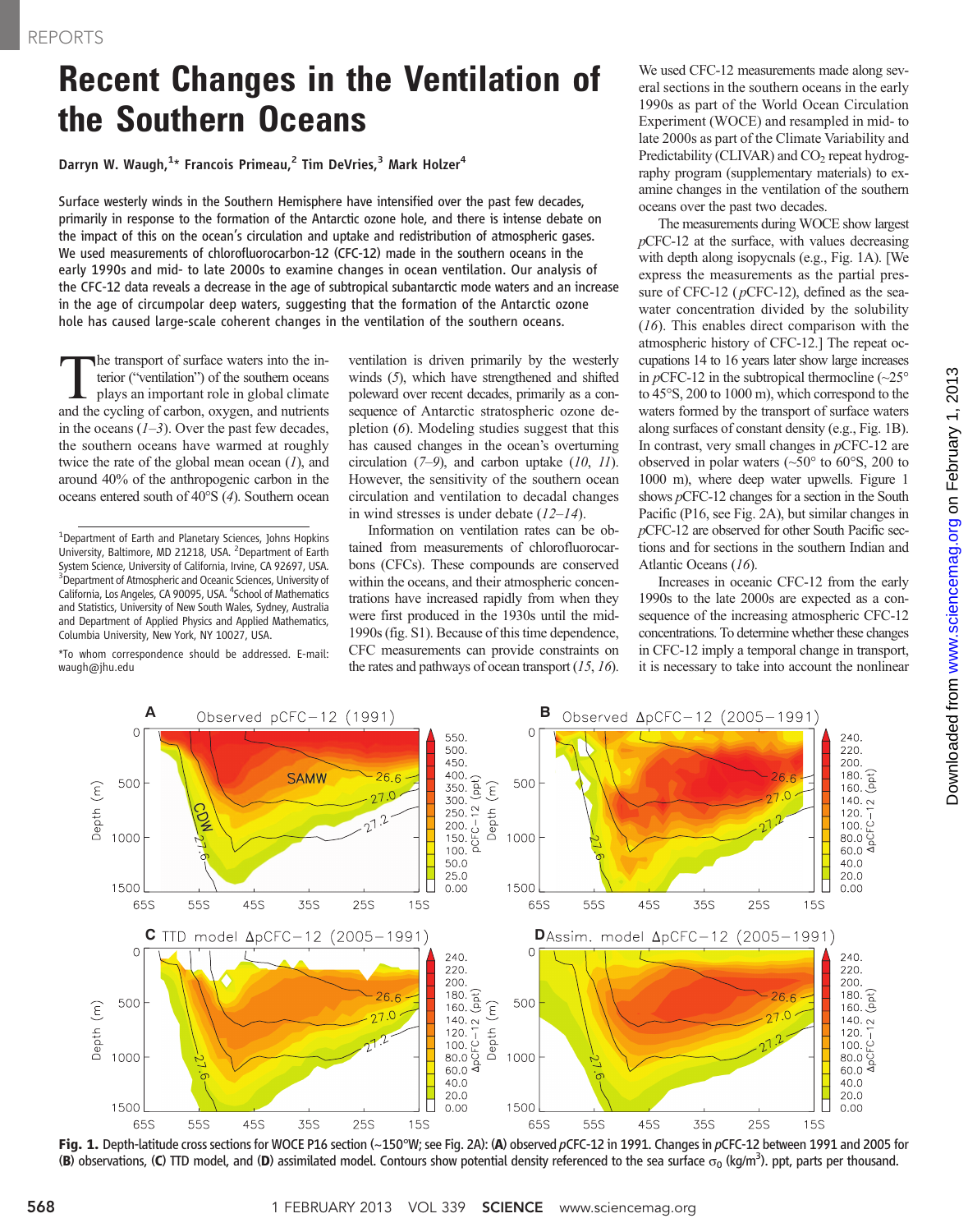atmospheric growth rate of CFC-12 and the mixing of different water masses. Converting the CFC-12 concentrations into a tracer age (time lag between surface and interior  $p$ CFC-12) does not circumvent this need because temporal changes in pCFC ages can occur even for steady transport (17). To examine whether the changes in CFC-12 are consistent with steady transport, we used two very different transport models that include mixing and are constrained to match the observed CFCs in the 1990s. The first has its basis in transit-time distribution (TTD) theory  $(17, 18)$ , and the second is a data-constrained ("assimilated") ocean circulation model (19) (supplementary materials).

The null hypothesis to be tested is that the observed changes in CFC-12 between cruises can be explained by steady transport. We therefore used both the TTD model and the assimilated model to make predictions of CFC-12 for the repeat cruise, assuming steady transport between the time of the original cruise and the repeat cruise. Significant differences between modeled and observed CFC-12 at the time of the repeat cruise

then indicate a change in transport rates between the early 1990s and the late 2000s.

The general pattern of the predicted CFC-12 in the South Pacific is similar in both models, with both predicting CFC-12 that tends to be smaller than observed in the subtropical thermocline but larger than observed in polar waters (Figs. 1, C and D, and 2C). The smaller-than-observed increases in subtropical waters (with largest differences around 25° to 35°S) and larger-than-observed increases in polar waters [with largest differences below the Subantarctic Front (SAF)] also occur for predictions for other South Pacific sections and sections in the southern Indian and Atlantic Oceans (Fig. 2 and fig. S3). There is some small-scale variability in the magnitude, and even sign, of the differences between observed and modeled CFC-12 increases that could be due to mesoscale or interannual variability. To remove the influence of such variability, we examined the CFC-12 increases averaged over entire water masses. Specifically, we calculated the average for subtropical Subantarctic Mode Water (SAMW) (defined as  $\sigma_0$  between 26.6 and

27.0 kg/m<sup>3</sup>) and polar Circumpolar Deep Water (CDW) (potential density anomalies  $\sigma_0$  between  $27.2$  and  $27.6$  kg/m<sup>3</sup>) (see supplementary materials for details). These water-mass averages reveal unambiguous large-scale differences between modelpredicted and observed CFC-12 increases, with the models predicting larger-than-observed increases in subtropical SAMW and smaller-than-observed increases in polar CDW (Fig. 3A). Furthermore, consistency among the sections, which were first sampled on different dates between 1989 and 1995 and resampled between 2005 and 2010, indicates a coherent decadal-scale change between the early 1990s to late 2000s rather than changes resulting from year-to-year variability.

This conclusion is robust to the method of analysis and to the uncertainties in the models. Despite substantial differences between the two models used (including the form of the TTDs, how the surface concentrations are set, and the data used to constrain the models), both models produce smaller-than-observed increases in SAMW and larger-than-observed increases in polar CDW



Fig. 2. (A) Map showing sections analyzed, and the climatological polar front (PF) and SAF from (29) (red curves). (B) Depth-longitude and (C to F) depth-latitude cross sections of the difference between TTD-predicted and observed in pCFC-12 for repeat cruise (shading) and isopycnals for first

sampling (contours) of the (B) P06, (C) P16S, (D) P18, (E) A16, and (F) I08 sections. The TTD calculations use  $\Delta/\Gamma = 1.0$  and surface saturation of 90%. Only the upper 1500 m of each section is shown. The latitudes of the PF and SAF are marked on (C) to (F).

on February 1, 2013